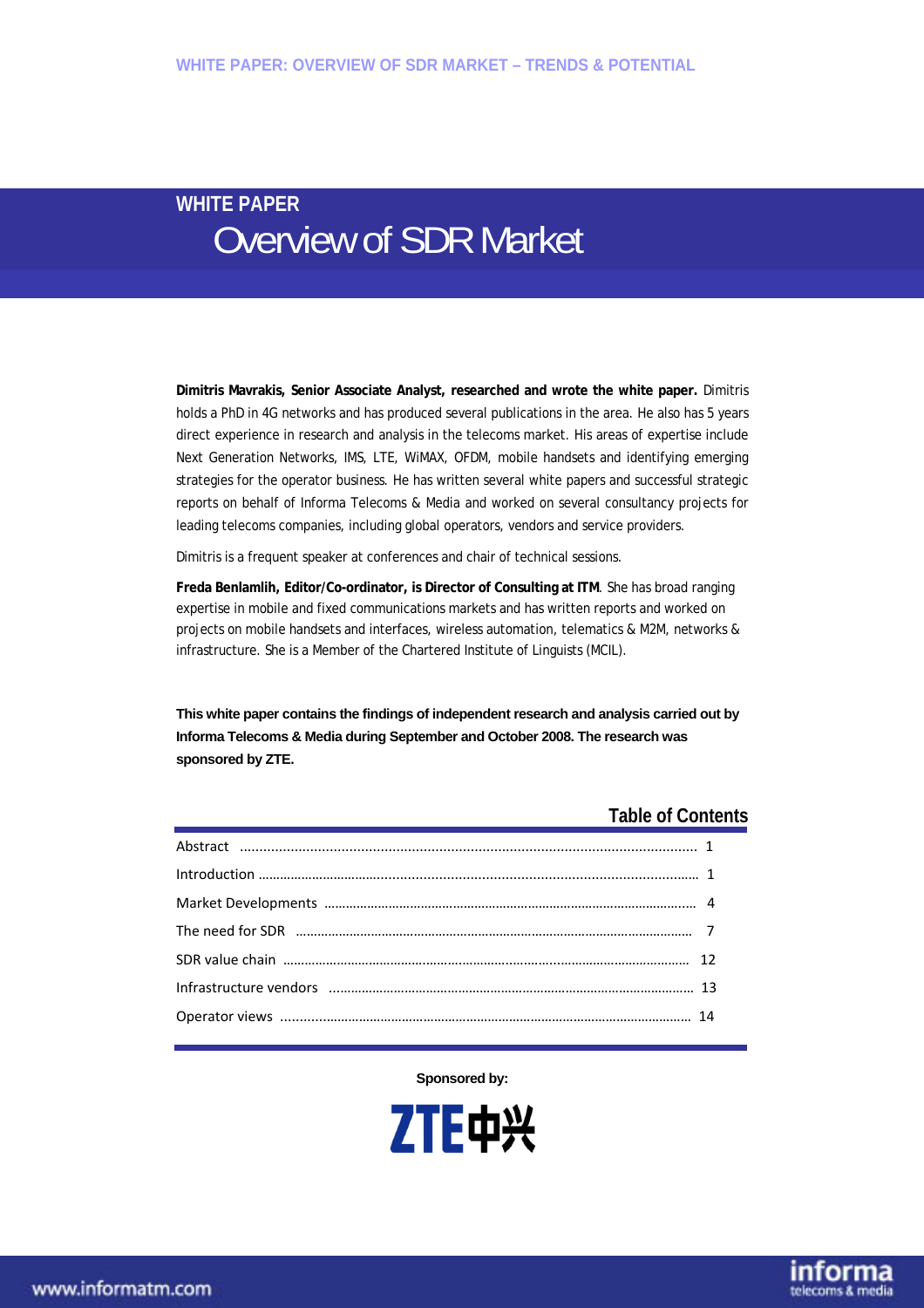#### **ABOUT Informa Telecoms & Media**

Informa Telecoms & Media is the leading provider of business intelligence and strategic marketing solutions to global telecoms and media markets.

Driven by constant first-hand contact with the industry our 90 analysts and researchers produce a range of intelligence services including news and analytical products, in-depth market reports and datasets focused on technology, strategy and content.

Informa Telecoms & Media – Head Office, Mortimer House, 37-41 Mortimer Street London W1T 3JH, UK Website: www.informatm.com

**For further information about Informa Telecoms & Media white papers contact:** 

Freda Benlamlih on +44 20 70175558 or email Freda.Benlamlih@informa.com

#### **ABOUT ZTE**

One of the first Chinese telecoms equipment providers to pursue business in overseas markets, ZTE now has around 50,000 employees; 8,000 of these are working in about 100 representative offices around the world. Since 1996, the company has provided products and services to 135 countries & regions, serving major telecoms operators in Asia Pacific, South Asia, North America, Europe, Latin America, Africa and the CIS. Through a combination of strategic marketing, product differentiation, cost advantage improvement, human resources optimization and IP management, ZTE has established firm commercial partnerships with 500+ operators around the world.

More than 33% of ZTE's workforce is dedicated to R&D and 10% of annual revenues are channelled to this field. ZTE has 16 R&D centers and Institutes across North America, Europe and Asia. International standards such as CMM and CMMI are strictly applied across all ZTE R&D management processes. Using scientific management mechanisms and shared technology platforms, ZTE has standardized R&D processes, shortened R&D periods, reduced costs, optimized design flows and guaranteed the performance of new products. The company's commitment to innovation ensures that its products stay at the leading edge of modern communications technology.

#### **For further information about ZTE contact:**

Ms. Sun Lin - Email: sun.lin2@zte.com.cn Fixed phone: +86-21-68896453 - Mobile phone: +86- 13564612086 Address: Room E305, No. 889 Bibo Rd, Pudong District Shanghai, China (201203)

Or visit www.zte.com.cn

**The contents of this publication are protected by international copyright laws, database rights and other intellectual property rights. The owner of these rights is** 

**Informa UK Limited, our affiliates or other third party licensors. All product and company names and logos contained within or appearing on this publication are the trademarks, service marks or trading names of their respective owners, including Informa UK Limited. This publication may not be:- (a) copied or reproduced; or** 

**(b) lent, resold, hired out or otherwise circulated in any way or form without the prior permission of Informa UK Limited.** 

**Whilst reasonable efforts have been made to ensure that the information and content of this publication was correct as at the date of first publication, neither** 

**Informa UK Limited nor any person engaged or employed by Informa UK Limited accepts any liability for any errors, omissions or other inaccuracies.** 

**Readers should independently verify any facts and figures as no liability can be accepted in this regard - readers assume full responsibility and risk accordingly for their use of such information and content.** 

**Any views and/or opinions expressed in this publication by individual authors or contributors are their personal views and/or opinions and do not necessarily reflect the views and/or opinions of Informa UK Limited.** 

**ZTE and the ZTE logo are trademarks of ZTE.** 



**<sup>©</sup> Informa UK Limited 2008.** 

**All rights reserved.**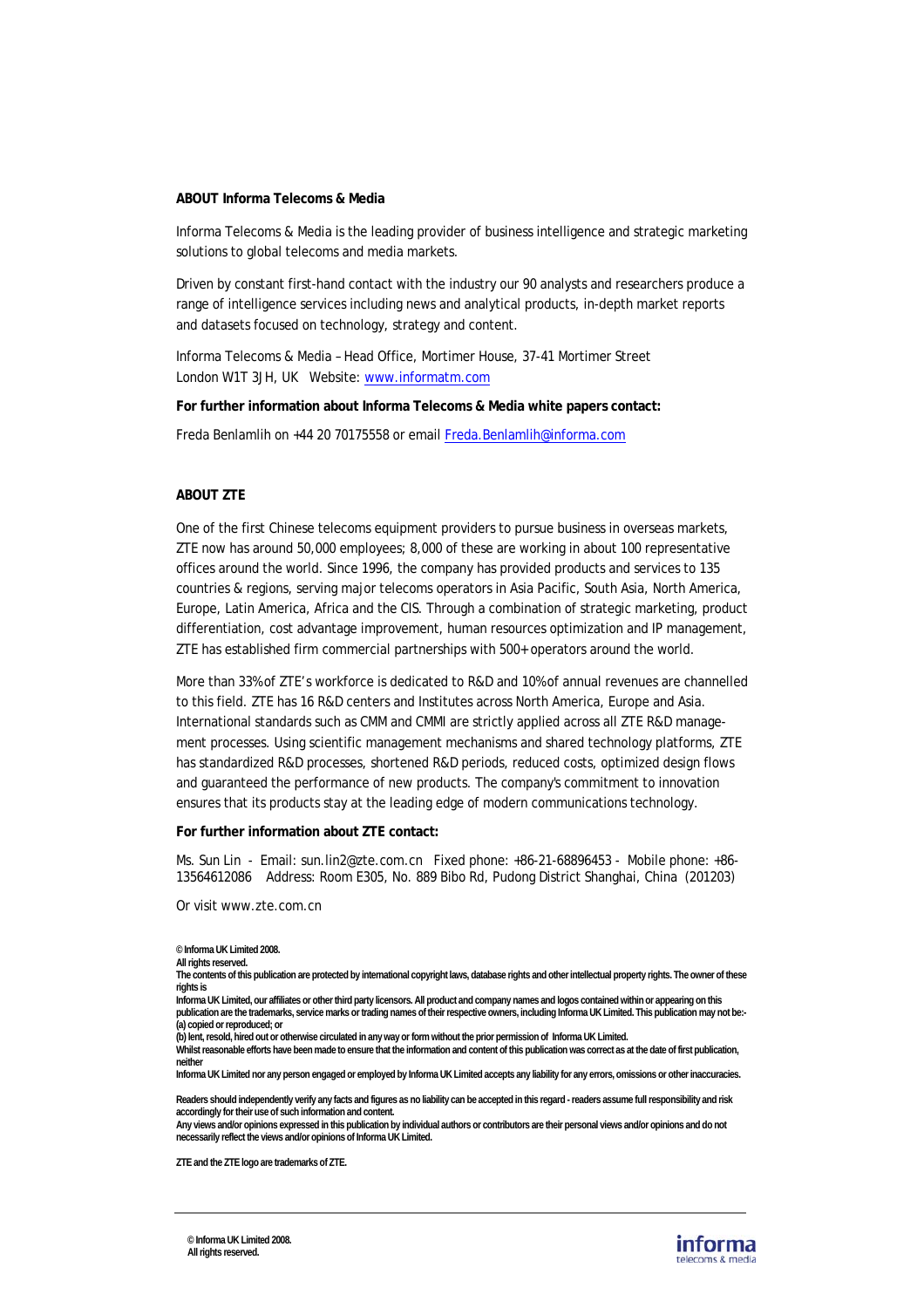## **Abstract**

Software Defined Radio (SDR) is the evolution of base station technology. Although too expensive to be considered in the past, underlying technology advances are starting to turn the new concept from expensive to efficient and even able to reduce costs. Several infrastructure vendors have now implemented SDR in their product portfolio and mobile operators are now realising that the new technology can provide significant cost savings, lower the Total Cost of Ownership (TCO) for a newly deployed network and provide compatibility with future standards.

LTE is widely accepted as the air interface of choice for 4G networks worldwide. The majority of Tier-1 mobile operators, including Vodafone, T-Mobile, Verizon Wireless and Orange have identified that LTE will be necessary to fulfil the growing demands of data-hungry end users in the years to come. However, LTE will require additional hardware expenditures both on the radio and core networks, meaning that mobile operators may be reluctant to experience another capital intensive upgrade cycle. Moreover, several mobile operators are currently experiencing capacity problems on their HSDPA networks, meaning that they will have to upgrade current hardware to satisfy current demands. By using SDR today to satisfy short term capacity demands, mobile operators will be able to reuse this hardware to later rollout LTE, thus minimising costs and removing the need for forklift upgrades when LTE enters the mass market.

## Introduction

With the growing number of access technologies and air interfaces, mobile operators are faced with the daunting task of carefully deploying current networks but also maintaining compatibility with future standards that have not yet entered the market. In developed markets in particular, mobile operators may be faced with radio infrastructure lifecycles of a few years, making it extremely hard to secure Return on Investment (ROI) for newly deployed equipment since marketing and user adoption always lags technology upgrades. Nevertheless, mobile operators follow predetermined technology evolution paths – including GSM to WCDMA to HSPA to LTE – but as technologies evolve, existing hardware that has not been designed for future upgrades has to be replaced or additional overlays need to be added. Especially with LTE which aims to change the air interface from CDMA to OFDM, existing equipment may have to be completely replaced. However, infrastructure vendors and operators are now looking at Software Defined Radio (SDR) as a way to minimise risk and costs regarding future infrastructure upgrades.

SDR is an umbrella term that covers a plethora of technologies and solutions, ranging from reconfigurable base stations to systems that can adapt to new technologies or new frequencies on the fly – without the system suffering any downtime or users experiencing service interruptions. Although SDR promises several benefits to mobile operators, a cost effective implementation is not without challenges. Indeed, true forms of SDR are only economically viable for military or government applications, but telecoms applications are starting to take advantage of the new concept to give mobile operators a guaranteed evolution path to future technologies.

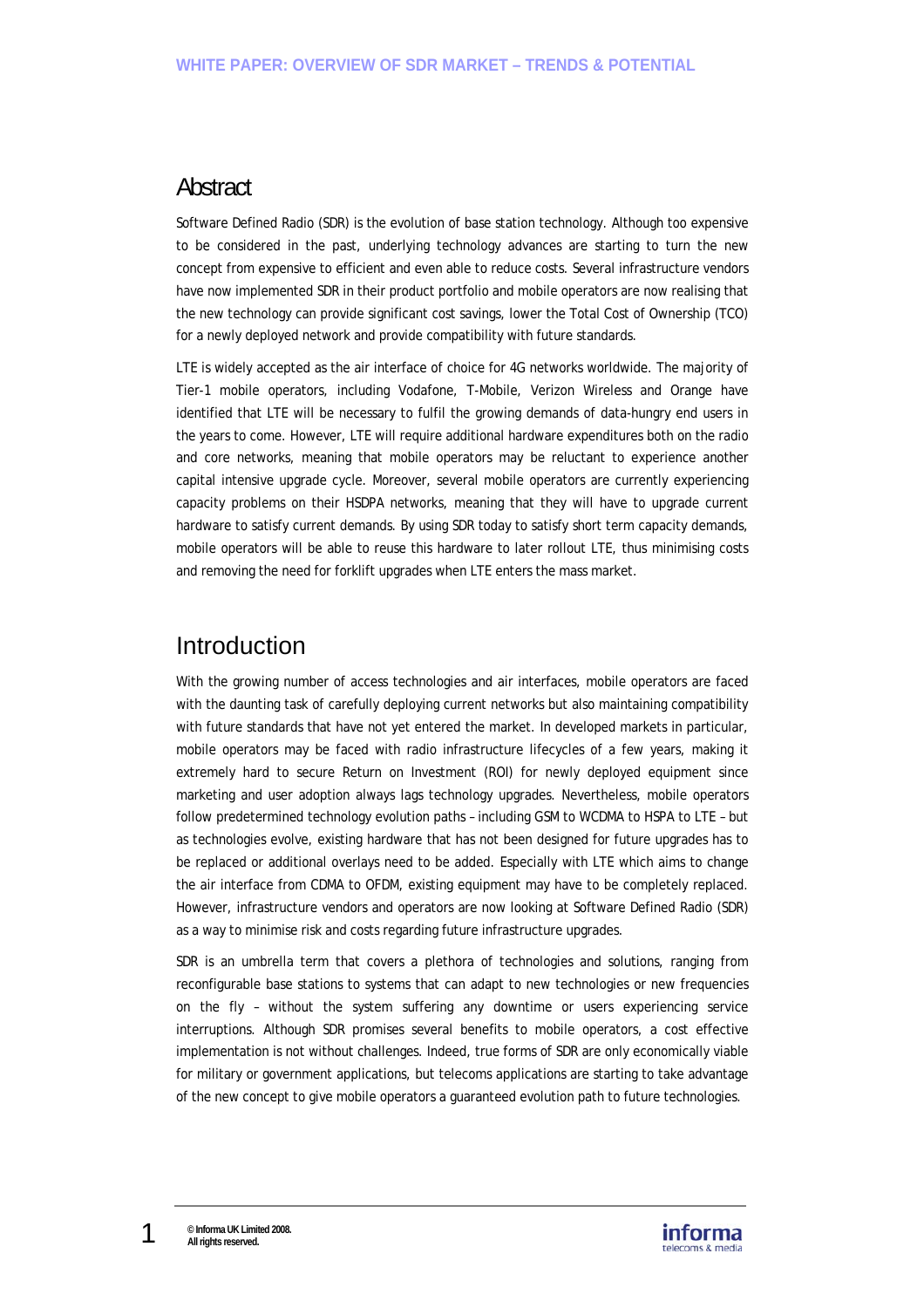## **What is SDR?**

Although SDR is now receiving increasing interest in telecoms, it is hardly a new concept. It has been used for military and government applications for several years but the technology is very expensive for commercial application.

SDR defines a telecommunications system where typical hardware components are implemented in software. Although the ideal concept of a SDR system is defined as a DSP connected to antenna, there are several hardware limitations that do not allow the implementation of specific components in software. Nevertheless, the SDR Forum defines the concept under several terms:

| Term                         | <b>Definition</b>                                                                                   |
|------------------------------|-----------------------------------------------------------------------------------------------------|
| Software Controlled<br>Radio | Radio in which some or all of the <i>physical layer</i> functions are controlled by<br>software     |
| Software Defined Radio       | Radio in which some or all of the <i>physical layer</i> functions are <i>Software Defined</i>       |
| Adaptive Radio               | Systems that <i>monitor</i> their own performance and <i>adapt</i> to improve their<br>performance  |
| Cognitive Radio              | Radio that is aware of its environment and internal state and can make<br>informed <i>decisions</i> |
| Intelligent Radio            | Cognitive radio capable of machine learning                                                         |

### *Table 1: SDR Forum definitions*

*Source: SDR Forum* 

The ultimate radio system is intelligent radio, which can fully adapt itself for new frequencies, modulation schemes and access technologies but is not feasible with current chipset technology. On the other hand, Software Controlled Radio (SCR) and SDR are now currently entering the market through major infrastructure vendors and being deployed by mobile operators in developed markets, especially where mobile broadband is proving popular. This white paper will examine SDR and SCR in the context of reconfigurable base stations, i.e. base stations that can be software upgraded to future technologies and standards.

SDR is defined as a system where several functions – typically implemented in hardware – are instead implemented in modifiable software components that run on flexible and powerful processing, usually Flexible Programmable Gateway Arrays (FPGA), Digital Signal Processing (DSP) chips and microprocessors. This flexibility allows new functions to be implemented without changing any hardware or even the air interface to be changed without additional requirements.

## **Benefits**

Ideally, an SDR chip will enable radios to be reconfigured, upgraded over the air, and turned on and off. It will also enable the signal power to be managed and handled at the software level while keeping the end-user from having to worry about the technology being used and offering an "always best connected" experience regardless of location, network or device.

### *Hardware benefits*

Compared to other hardware platforms, SDR presents significant benefits. The following table illustrates a feature comparison between ASIC, FPGA and SDR running on DSP. SDR has benefits

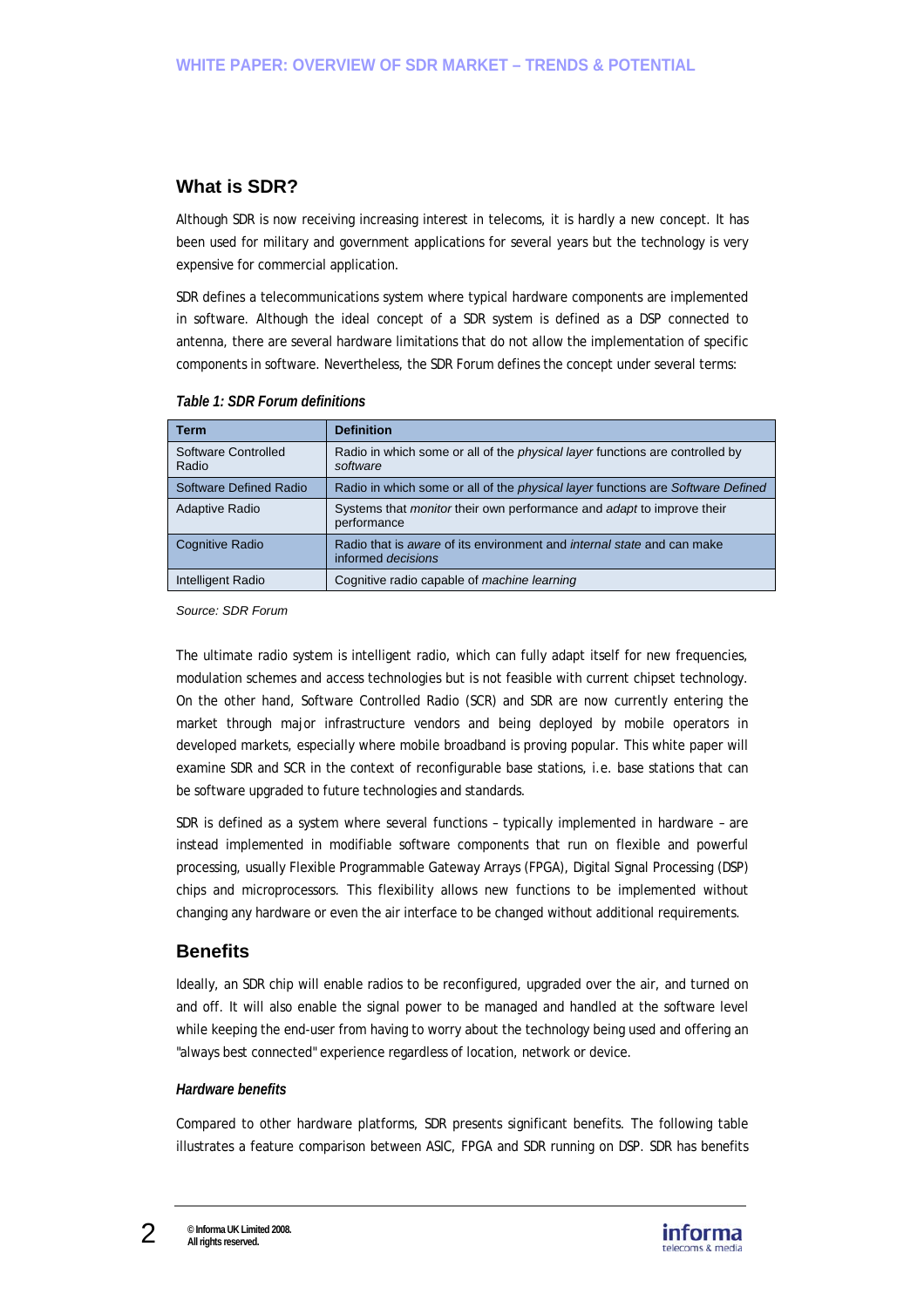over both hardware platforms, with the exception of complexity; indeed, the software that is running on the DSP can be complex and the upgrade procedures intricate. Nevertheless, mobile operators do not have to get involved in these maintenance procedures as infrastructure vendors usually manage software upgrades.

### *Table 2: Hardware comparison*

|                | <b>ASIC</b> | <b>FPGA</b> | DSP (SDR) |
|----------------|-------------|-------------|-----------|
| Flexilibity    |             |             |           |
| Cost           |             |             |           |
| Evolution path |             |             |           |
| Complexity     |             |             |           |
| <b>Size</b>    |             |             |           |
| Power          |             |             |           |
| Time to market |             |             |           |

*Source: Informa Telecoms & Media* 

Although cost has previously been the most significant barrier for SDR adoption in the mobile market, Moore's law has allowed DSP processing power to double every year. This now allows SDR to run efficiently in modern DSP hardware, offering an alternative to technology-specific hardware.

## **Challenges**

Although SDR certainly presents several advantages for mobile operators, there are some challenges to be assessed before SDR can be widely accepted into the market. These are summarised in the following list, prioritised according to importance given by mobile operators as of 2H 2008.

### *Cost*

The cost of true SDR systems is still far higher than operators would expect to invest for a base station. Such a system would be frequency and waveform agnostic, meaning that the majority of future systems would be supported. Nevertheless, the cost of implementing these features makes these systems inapplicable to telecoms, mainly because of the unavailability of cost effective RF processing. Baseband processing capabilities are currently advanced enough to be relatively future proof but RF equipment - especially power amplifiers – have still not reached a commercial stage.

Effectively, these cost issues may make SDR ineffective for several operators, especially those that have not yet formulated their LTE strategies and are not sure what spectrum they will run LTE on. Infrastructure vendors report that this is a major issue as of 2Q 2008, especially with operators who are experiencing demand for mobile broadband but also want to ensure that current equipment installations are future proof and upgradable to LTE. However, operators – even in the developed markets of USA, UK, Germany and Japan – may not be certain which frequencies LTE will run on, meaning that current WCDMA/HSPA equipment running on the 2.1GHz frequency band may have to be switched if LTE is to run in higher – or lower – frequencies. Indicatively, if the frequency of operation is not maintained from WCDMA to LTE,

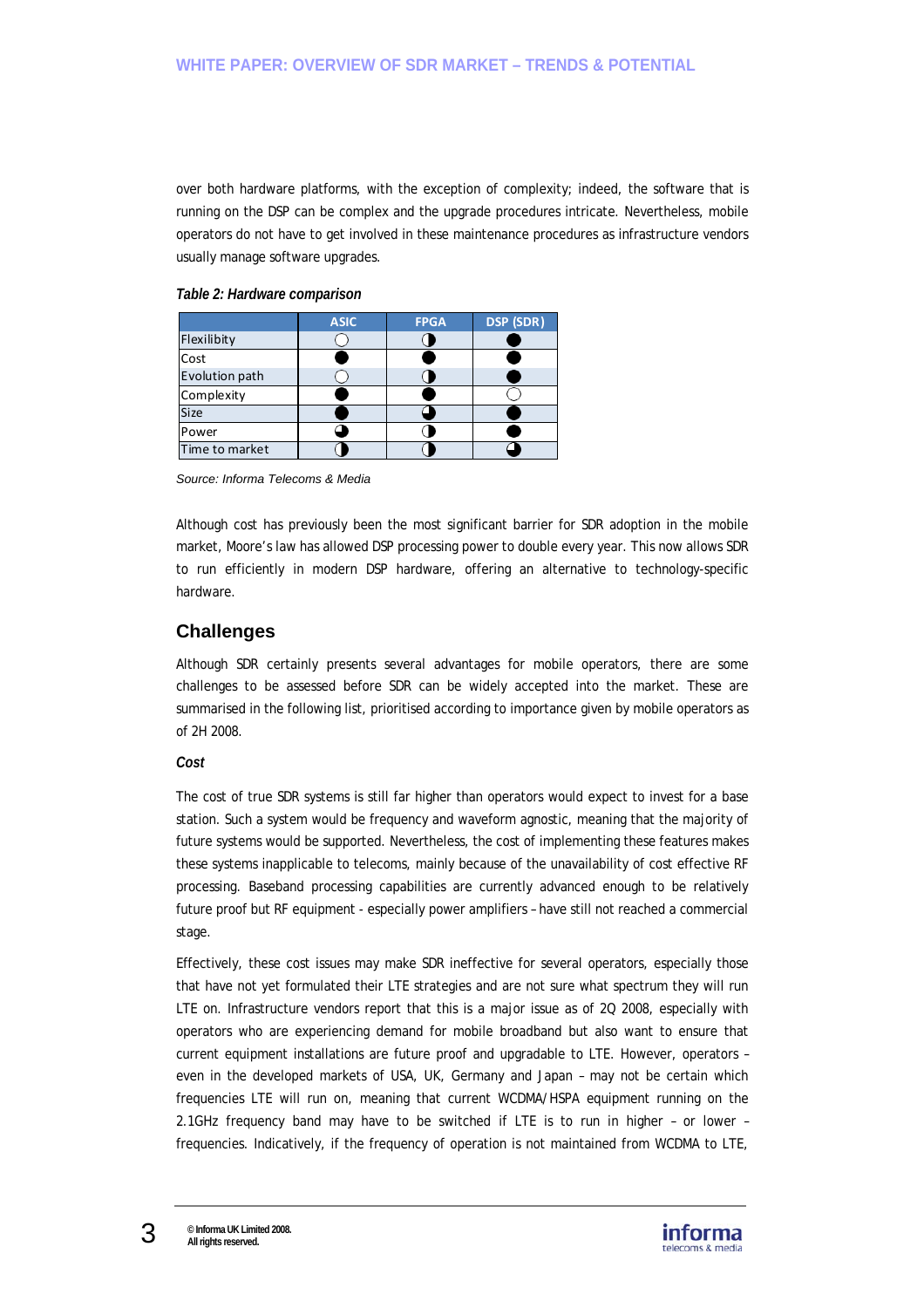the upgrade cost may be up to 90% of the original base station cost since the baseband processing, RF unit and antennas will have to be changed.

### *Technology*

Current RF and baseband technology means that additional air interfaces can only be implemented by adding a new hardware module to the base station. Although the baseband hardware platform is in most cases upgradable, RF technology necessitates that new modules have to be included to support new frequencies. There is ongoing research to produce more wideband amplifiers so that RF is installed once, but current technology is not able to provide a cost-efficient solution that can be applicable in future systems.

True SDR systems include software reconfigurability up to the power amplifier; this means that RF filters and mixers are also reconfigurable, something not available today. Nevertheless, there is ongoing research to achieve this, but mobile operators are apprehensive that current SDR base stations will require new hardware upgrades to support new air interfaces that are implemented in different frequencies.

### *Operator circumspection*

Operators have traditionally relied on hardware upgrades for new systems, usually with a single vendor in charge of all hardware installations, while maintenance and service are usually performed by the mobile operator. However, SDR will require a new relationship between the mobile operator and vendor, meaning that reconfiguration will be performed by the vendor – or that the operator will have to dedicate a team of software engineers to maintain their SDR base stations. Although the operator may have a simpler network to manage (through using a single hardware platform for all technologies), software reconfigurability is likely to be more complicated to maintain. In any case, SDR presents a new paradigm for mobile operators who are accustomed to hardware upgrades and single-vendor relationships.

## Market developments

The mobile industry is in the midst of a major transition from narrowband to broadband, voice to data and from its circuit-switched legacy to a future based on IP. But the scale of the transition means that both mobile operators and vendors have embarked on a grand experiment in transforming themselves to boost revenues and margins in markets that are often maturing, while keeping network and other costs under control.

One of the most successful aspects of this transition has been the introduction of mobile broadband services based on new technologies, including EV-DO and HSPA. EV-DO services were first introduced in 2002 and gradually matured into true mobile broadband services, with 141 live networks by January 2008. But the mobile broadband market really started to take off in 2006 and 2007 with the widespread deployment of HSDPA services.

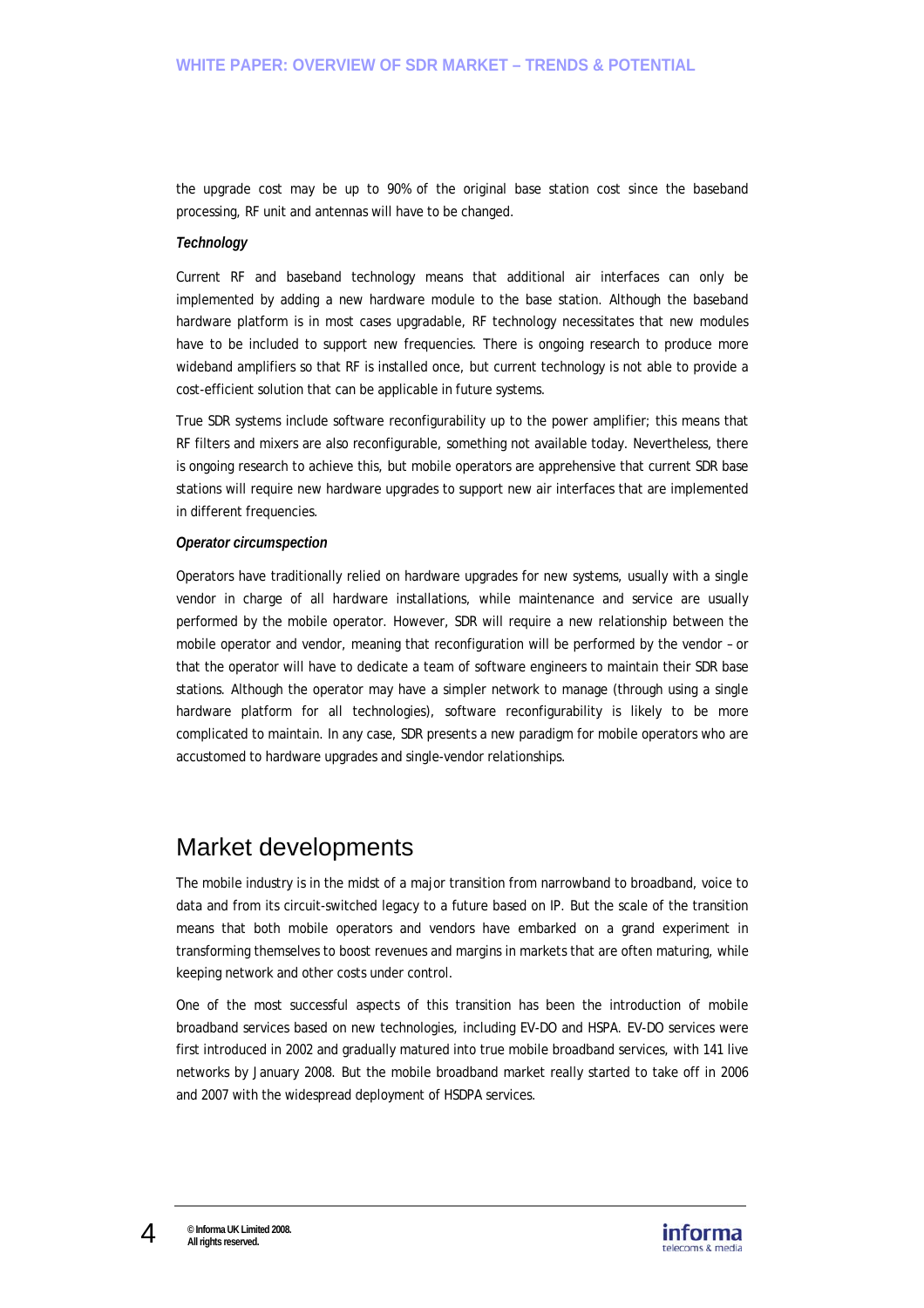

**Figure 1: Mobile network evolution** 



After the first launch of HSDPA services by AT&T (then Cingular) in the US in late 2005, the system spread like wildfire to the vast majority of WCDMA operators worldwide. By January 2007, a little more than a year after the first HSDPA service was launched, there were 72 live HSDPA networks worldwide, and that more than doubled to 166 live networks by January 2008. To put that into context, in January 2008 there were 189 live WCDMA networks worldwide, meaning that 88% of them had been upgraded to offer HSDPA services.

Widespread availability of mobile broadband networks combined with competitive tariffs has led to a boom in mobile broadband subscribers. At the end of 2007, there were an estimated 60 million EV-DO subscribers worldwide and another 22 million HSDPA subscribers - and HSDPA in particular is ramping strongly. Informa Telecoms & Media predicts 51 million HSDPA subscribers worldwide at the end of 2008, and there will also be close to 5 million HSUPA subscribers.

However, the catch for operators ramping up mobile broadband services is that data traffic is growing much faster than data revenues. In its annual results statement, Vodafone notes that data volumes increased more than tenfold in the year ended 31 March 2008 compared with 2007, versus a 55% increase in data revenues.

Although it does not detail the costs associated with the tenfold increase in data volumes, it is clear that data traffic has a direct impact on network costs. It also means that mobile operators are now grappling with the challenges faced by ISPs in the early years of the fixed broadband Internet - how to scale their networks and cost structures to cope with data volumes that are growing dramatically faster than data revenues. And mobile operators have the additional challenge of scaling up networks that are based on extremely scarce and thus expensive radio spectrum.

All mobile operators are facing the same dilemma, and it is only going to get worse, according to Informa Telecoms & Media forecasts. While the mobile industry will see total global data

5

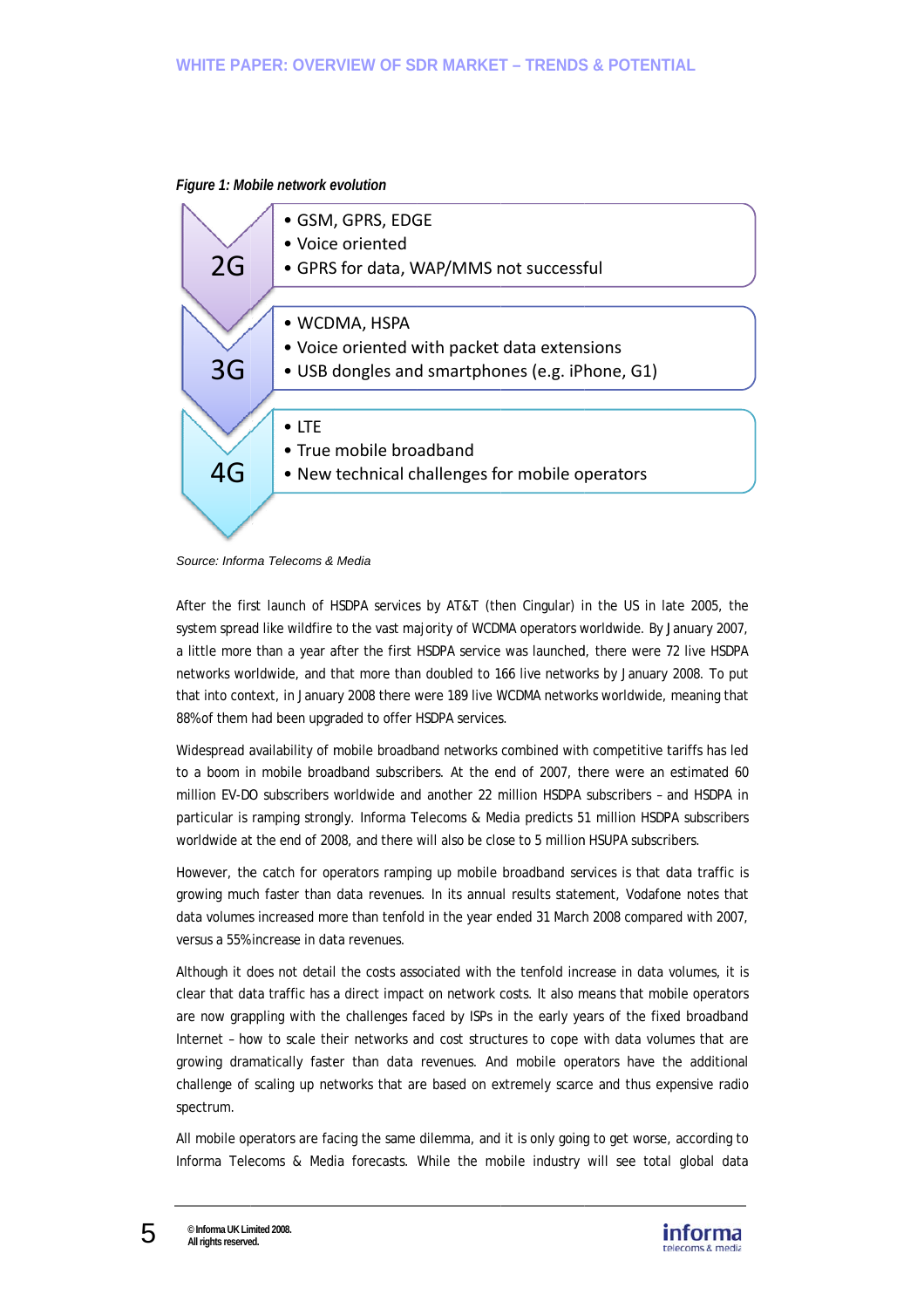revenues grow at a CAGR of 12% from US\$135 billion in 2007 to US\$240 billion in 2012, total global data traffic will grow at a CAGR of 64% over the same period. In other words, in 2012 mobile data revenues will be 77% higher than in 2007, while mobile data traffic will be 1088% higher than in 2007.

### *Less investment for base stations*

Many mobile operators – particularly HSDPA operators – can cope with the mobile broadband traffic boom in the short to medium term because there is a huge amount of spare capacity in their networks.

This is partly due to slow take-up of early 3G services and partly due to the technical characteristics of WCDMA, which has relatively large 5MHz channels. One result is that, in their initial rollouts, WCDMA operators had to deploy a huge amount of capacity relative to previous technologies such as GSM, which uses 200KHz channels. Of course, WCDMA is an evolution of GSM and was specifically designed with wide channels to support higher data speeds and more advanced services, but slow early take-up of these services has left many operators with a huge amount of spare capacity in their networks.

Informa Telecoms & Media expects increasing mobile traffic to be supported in large part by base stations that are already deployed, contributing to a decline in global base station unit sales through 2009 and in global base station revenues through 2010.

Of course, mobile broadband is not the only factor driving operators to deploy base stations. India, China and other emerging markets continue to add huge numbers of base stations to support mainly voice services, but there are indications that the pace of deployments in some major emerging markets are slowing. On a global level, the increases in unit sales in some key markets are more than offset by declines elsewhere.

Other factors impacting the base station market include fierce price competition among mobile network vendors, despite the wave of consolidation that reduced the number of major competitors in the market via the creation of Alcatel-Lucent and Nokia Siemens Networks. Price competition – mainly from Asian vendors ZTE and Huawei – is making the base station market one of the most competitive in telecoms.

## **Network convergence and evolution**

As mobile operators experience a traffic boom in their networks, there will be an increasing need for capacity improvements or even forklift upgrades in older systems. In seeking to upgrade their systems mobile operators will also be sensitive about evolving these to future systems and they will not have to invest in completely new hardware when choosing to upgrade to future systems, including Evolved HSPA and LTE.

Several mobile operators invested billions in 3G licences and RAN equipment after 2000 but as of 2007, have not yet experienced positive ROI from mobile data services. As 3Q 2008 is ending, mobile operators are seeing mobile broadband services take off, mostly based on the HSPA family of technologies. The ROI cycle has taken nearly 8 years, something that operators may not want to repeat with current upgrades and investments. As a result, operators are wary that current

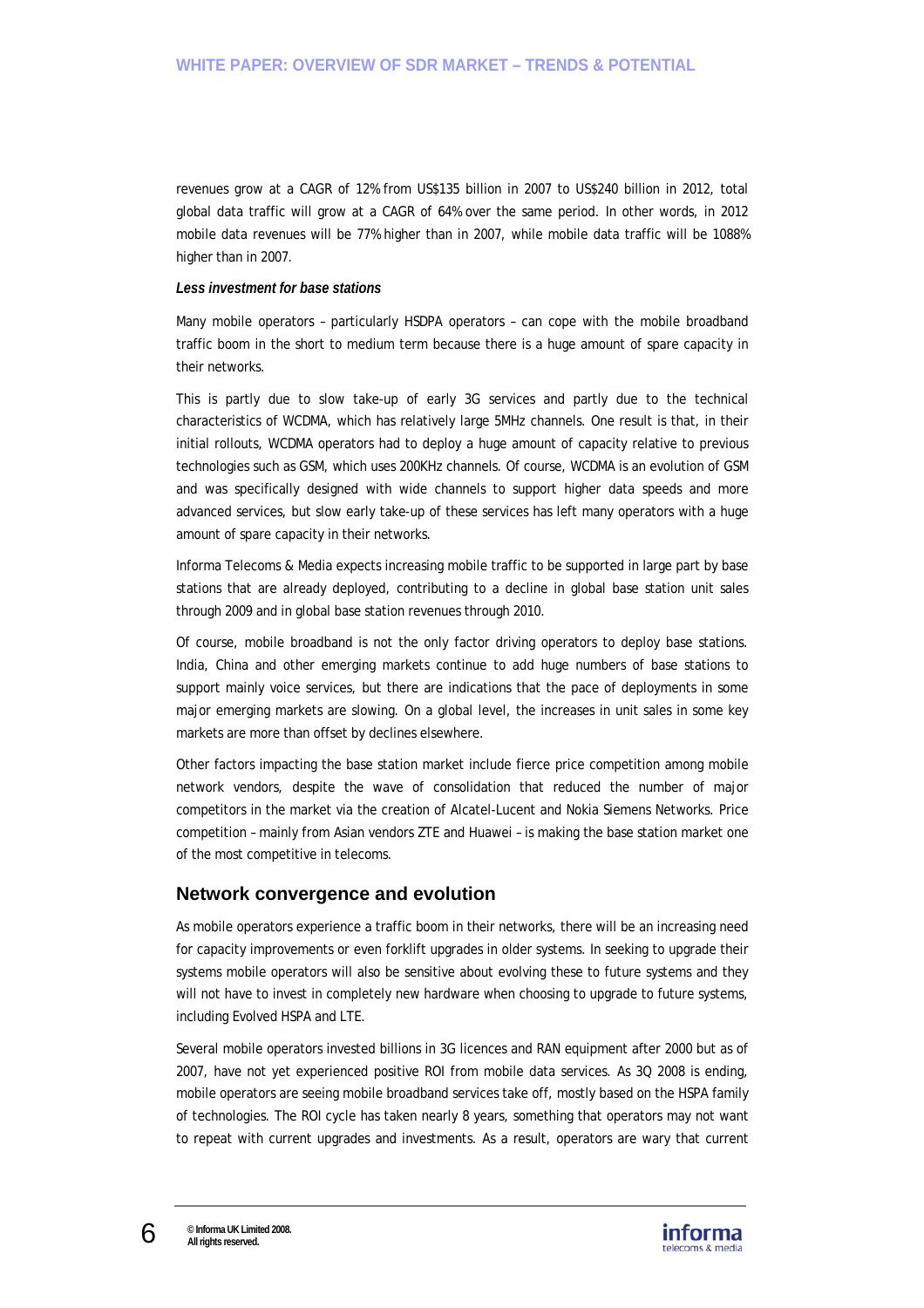hardware must be future proof and that some level of compatibility with future systems must be maintained.

Even in developing markets where GSM is currently growing, mobile operators need flexible platforms to make sure that they do not repeat the mistakes Western European operators made during the early phases of 3G. In these markets, a flexible hardware platform which can be upgraded to 3G through software can ensure that both GSM and 3G subscribers are catered for without causing network disruptions.

Several operators in developed markets have invested in equipment from multiple vendors as they have upgraded their networks. These operators are finding it increasingly difficult to maintain their networks as several support mechanisms are necessary for each system. In these cases, a single hardware platform that is software reconfigurable can provide significant cost savings in network management and can be a key mechanism in making the core of the operator business simpler.

# The need for SDR

SDR presents a new concept for mobile operators and allows them to have a simpler, more efficient network and in many cases, a guaranteed evolution path to future technologies. In most cases, current base stations need to satisfy several prerequisites to be considered for deployment. Base stations need to:

- Be wideband enough to be able to run several air interfaces in the same frequency band. For example, running GSM and UMTS simultaneously at the same frequency in the same hardware platform will provide significant cost savings for operators in emerging markets.
- Not be constrained to a single waveform. Existing equipment must be upgradable to future air interfaces, either by software or by adding a new baseband processing card to the installed hardware platform. The majority of infrastructure vendors now claim to support LTE through a card addition to their baseband units.
- Have upgradable processing capabilities for future air interfaces. This is especially applicable to LTE, which is expected to require additional processing at the base station due to its low latency, higher bandwidth requirements. Existing base stations need to be hardware upgradable to more powerful processors.
- Be environmentally friendly. Power consumption is receiving increasing interest as operators aim to operate "green" networks. Moreover, savings power in the base station will result in far lower operational expenditures. Mobile operators have traditionally relied on running several independent equipment racks for different air interfaces. However, a single hardware platform that can run all of these simultaneously can limit power costs greatly.

In order to satisfy all of the above, base stations need to be reconfigurable and have flexible hardware platforms. A form of SDR is the only solution in the long term and operators are now coming to realise that they can benefit now and in the future by deploying a flexible base station.

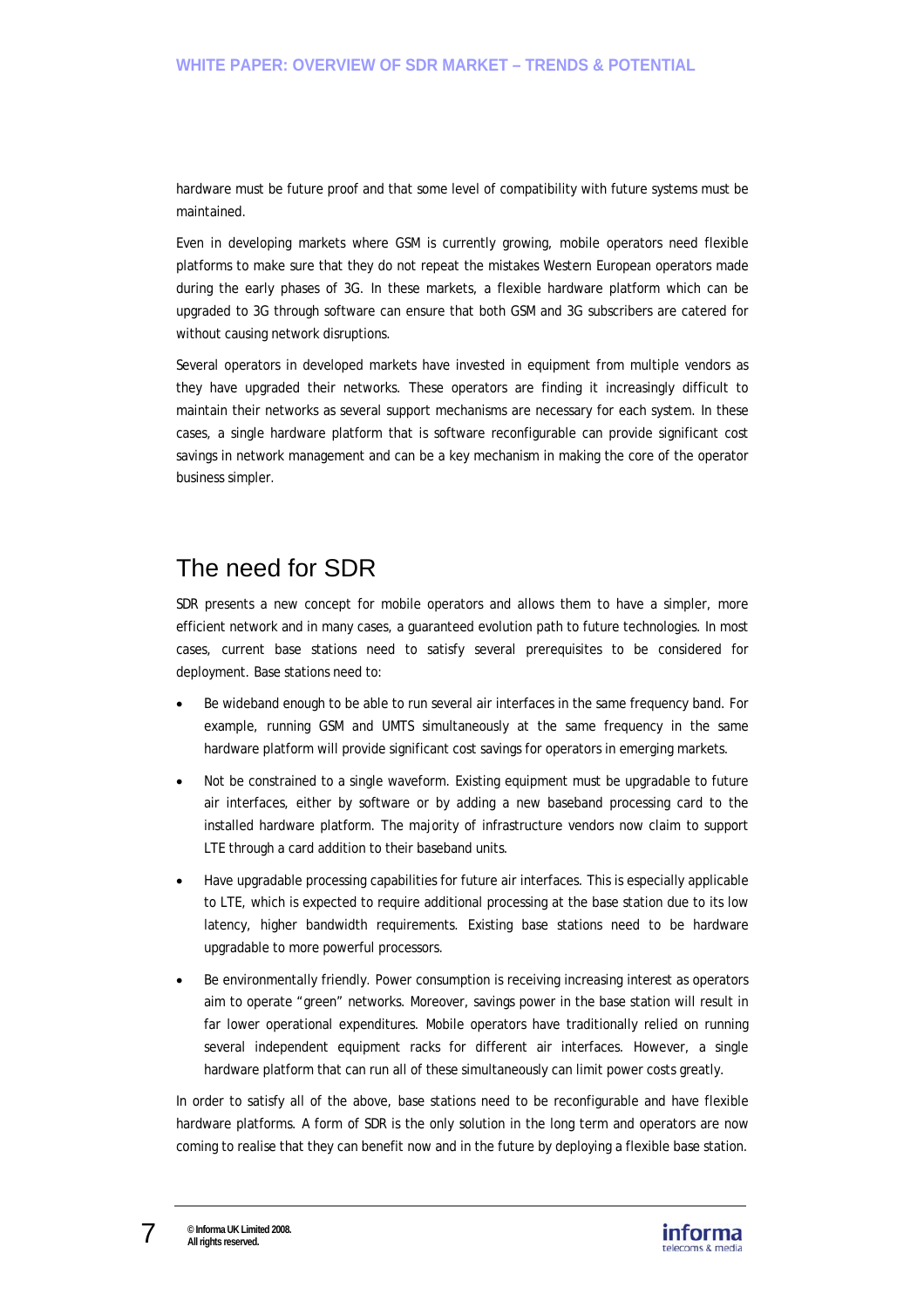

### *Figure 2: Typical SDR base station implementation*



### *Network evolution*

Mobile operators that have invested in UMTS and other 3G technologies may now be reluctant to engage in a new round of investments to upgrade their networks to 3G+ or even plan a large investment campaign to rollout LTE on their networks. However, several mobile operators are now finding that their 3G networks are saturating due to increased mobile data usage and that they have to embark on a new upgrade campaign to satisfy existing – and short term – demand. Effectively, this means that additional hardware equipment will be necessary in base stations and operators must remain aware of new technologies and air interfaces.

Several operators that are now performing capacity upgrades are switching to software reconfigurable base stations in order to either maintain compatibility with future standards or they have simply found out that an SDR base station will yield performance and financial benefits even in the current market status.

### *Applications in GSM/UMTS*

Infrastructure vendors have illustrated SDR base stations that can operate two systems simultaneously. These are primarily GSM and UMTS, following market demand for emerging markets where both a GSM and UMTS subscriber base has to experience growth without sacrificing either one in favour of cost issues. In this case, the GSM subscriber base has to be increased and additional hardware is required in the RAN but also UMTS must be introduced without heavy additional capital expenditures. Especially in the case where operators obtain the licence to run both 2G and 3G in adjacent frequencies, SDR base stations can yield significant cost benefits, as a single hardware platform can effectively replace two. However, in most cases two RF units will be necessary and the baseband processing is likely to be shared as GSM and UMTS run on the 900MHz and 2GHz frequency bands respectively.

Interest in SDR for existing air interface technologies and reducing costs for operators illustrates that SDR must not only be considered in developed markets to ensure compatibility with future standards; mobile operators in developing markets may benefit substantially from SDR base stations and can be equipped with a competitive advantage that can give them a significant edge compared with other mobile operators.

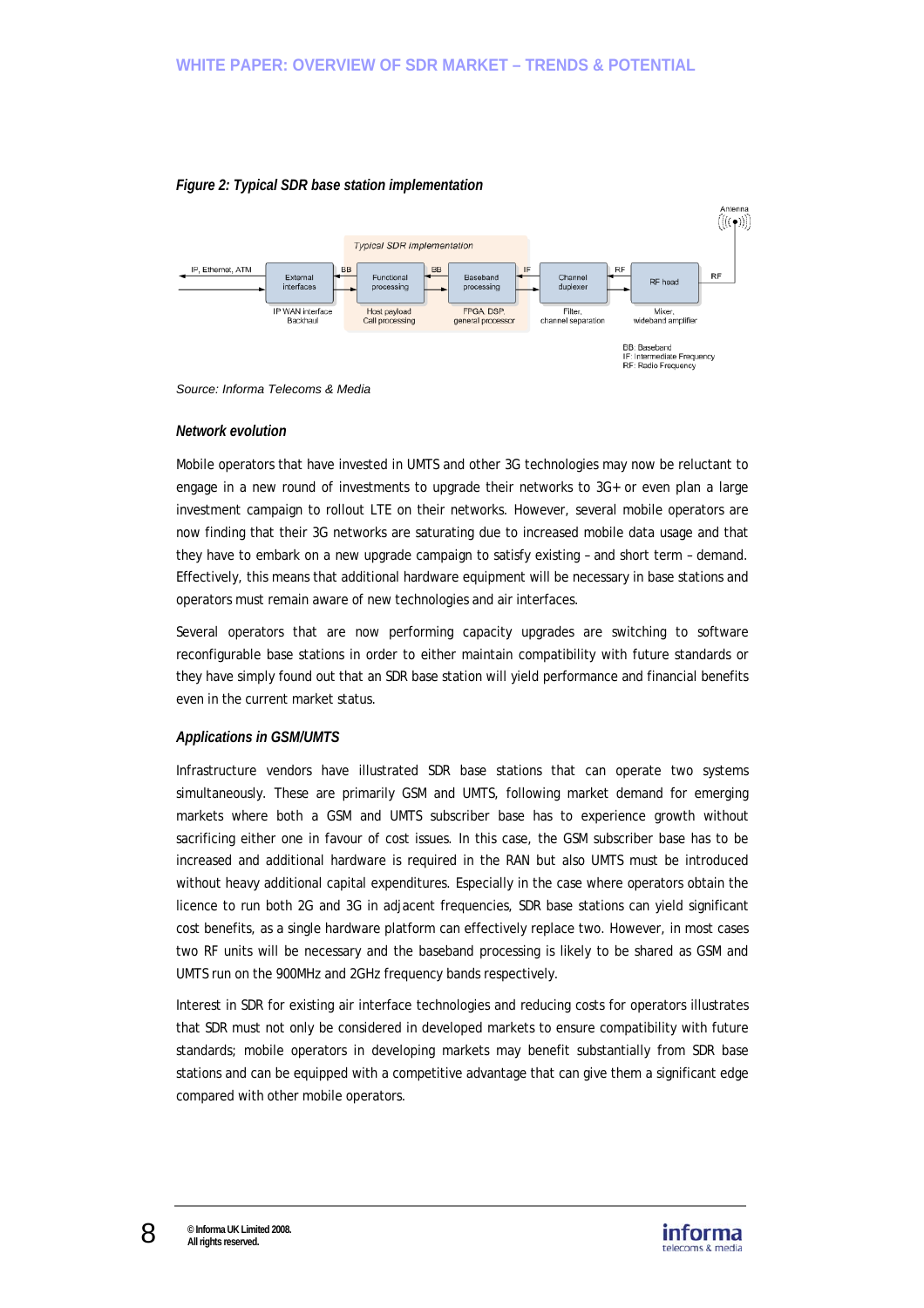## **Benefits to mobile operators**

Despite having a guaranteed evolution path and not being tied in to a single technology, operators are presented with several advantages when choosing to deploy SDR. The following list summarises key benefits for mobile operators.

- Clearer and simpler network: Instead of running separate hardware platforms for each technology, operators can have different air interfaces implemented in software on a single hardware platform. Fewer engineers are required since there is a single platform to manage, maintenance and service is also simpler and operational expenditures are kept to a minimum compared to running several hardware platforms.
- Lower Total Cost of Ownership (TCO), even for existing technologies: Although SDR base stations are typically more expensive than a single-technology equivalent (Informa Telecoms & Media estimates an SDR base station to cost 1.2-1.3 more than a single technology one), the TCO for a mobile network is many times lower than performing forklift upgrades or hardware upgrades for new air interfaces.
- Lower investment risk: Since hardware platforms can be reused, there is significantly less investment risk for deploying hardware. Moreover, as the SDR market develops, it is expected that some form of standardisation will occur, potentially allowing hardware to be reused between different vendors.
- Competitive network evolution: Mobile operators that have invested in SDR can have a significant advantage over their competitors that require hardware upgrades to implement a new air interface. Time to market for implementing a new technology is also minimised (assuming that the new technology runs on the same frequency as the hardware platform) since only a software upgrade is necessary to include the new air interface.

## **SDR usage scenarios**

SDR can be used in a variety of scenarios, but current market trends indicate that it can provide significant benefits if it is deployed as a common hardware platform, on top of which two – or more – technologies operate. Especially in developing markets that are price sensitive and cost driven, mobile operators will be able to save significant capital and operational expenditures and also gain a competitive edge against rivals if they deploy a single platform for both voice and data solutions.

Mobile operators have expressed interest, mainly in running GSM and 3G in the same platform. However, there are few operators currently able to do this since spectrum is usually licensed for single technology use and advanced air interfaces require more spectrum than originally licensed for the voice-centric 2G networks. It is anticipated that there will be opportunities for spectrum reuse – especially in the developing markets of Africa, Asia and Latin America – and operators will be able to offer both narrowband (voice) and wideband (broadband data) services through a single frequency.

Current GSM networks will require forklift upgrades to support 3G, leading to increased capital expenditures and little forward compatibility if a hardware upgrade is chosen. Although a SDR solution will most likely be more expensive than a single technology upgrade, mobile operators

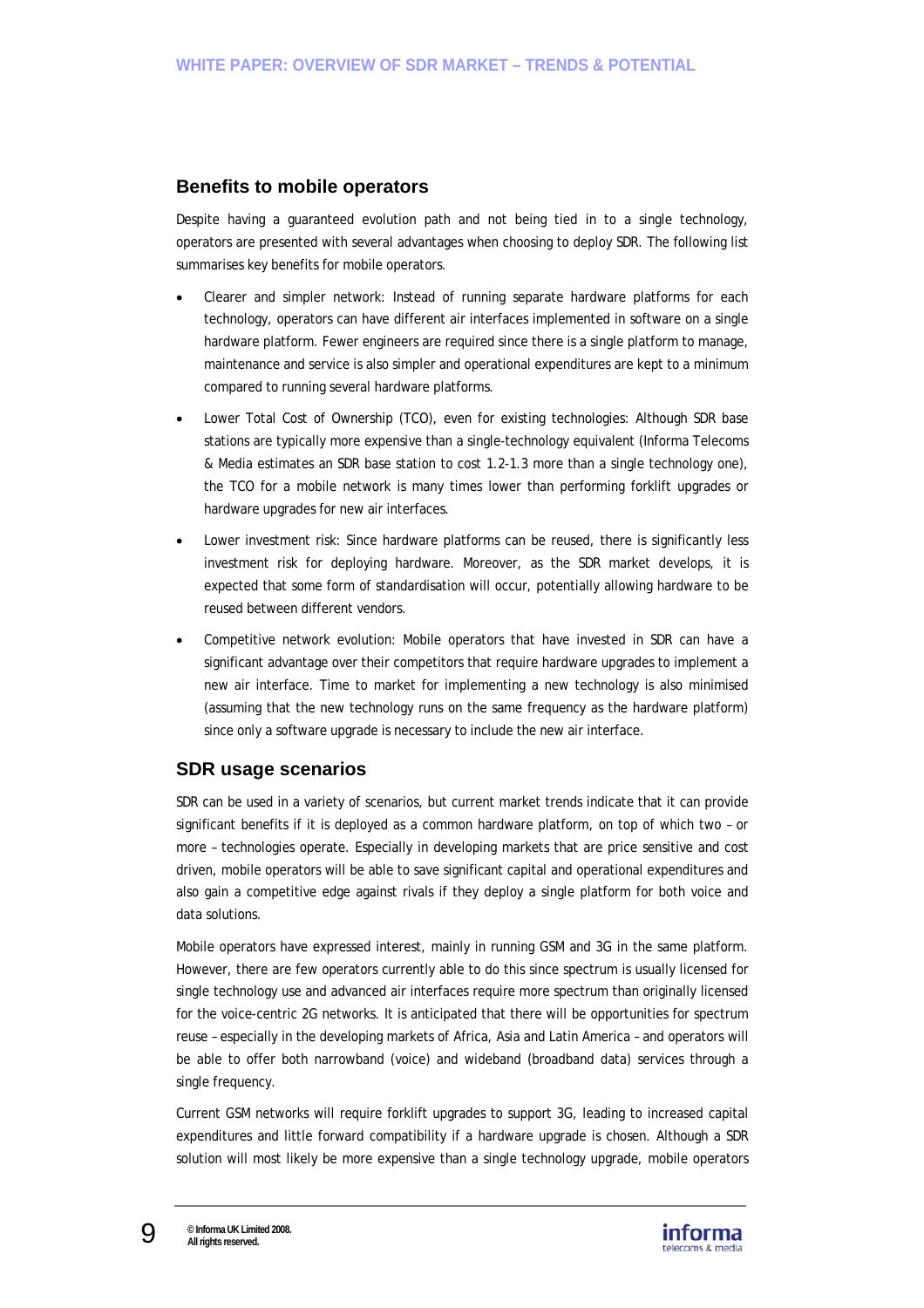will be able to have a more efficient network, save on operational costs and also maintain compatibility with upcoming 3G+ and 4G standards.

The Global Mobile Suppliers Association (GSA) reports that there are currently several UMTS networks now operating at 900MHz, including Optus Australia, Elisa Estonia and Finland, AIS Thailand and several others in both developed and developing markets. Moreover, the Office of Communications (Ofcom) in the UK has announced plans to make spectrum acquisitions agnostic to air interface technology, meaning that operators that have already acquired spectrum at the lower 900MHz band may choose to deploy UMTS on the same frequency and migrate their subscribers to 3G. Similar developments are expected around the globe, as governments start to "relax" spectrum licences.

3G networks have inherently better spectral efficiency and coverage is better at lower frequencies, meaning that mobile operators will be able to achieve a much more efficient network. Handsets and devices are following network developments and are expected to achieve the necessary economies of scale within the next few years.

However, several operators may be unable to run both 2G and 3G networks in the same frequency band, meaning that they will have to operate in two frequency bands, similar to 3G operators in Western Europe, US, Japan and other markets where UMTS and CDMA2000 have been launched. In these markets, it is common to run 2G service at 900MHz/1800MHz and 3G services at the 2.1GHz band, meaning that a single hardware platform cannot be completely reused for both air interfaces.

In these cases, different RF components must be used for the two frequencies, but SDR is still used at baseband processing to provide flexible and upgradeable functionality to run current and future technologies. The RF front end is usually constrained by the bandwidth performance of the power amplifier; ZTE is considered to be among the pioneers for SDR in telecom networks and its power amplifier supports up to 20MHz bandwidth. This ensures that current 2G, 3G and even the upcoming LTE air interface will be supported (LTE is expected to have a maximum of 20MHz bandwidth).

Operators that are now choosing to deploy in two frequencies are increasingly looking at SDR to reuse computational functionality at the base station for future standards. Even though using two different RF platforms will be more expensive compared to using just a single hardware platform, operators will still benefit from software upgradeability in the baseband processing.

## **Future SDR trends**

The infrastructure market currently indicates that additional cost savings and efficiency are required in networks; both are possible with SDR solutions. However, mobile operators are now seeking assurance that SDR base stations will require little capital to upgrade to future standards. Effectively, this means that current SDR solutions will need to evolve in technical efficiency in order for operators to truly regard SDR as a core component of their business model. Chipset manufacturers and infrastructure vendors are working to make SDR a better technology and are focusing on several issues, including:

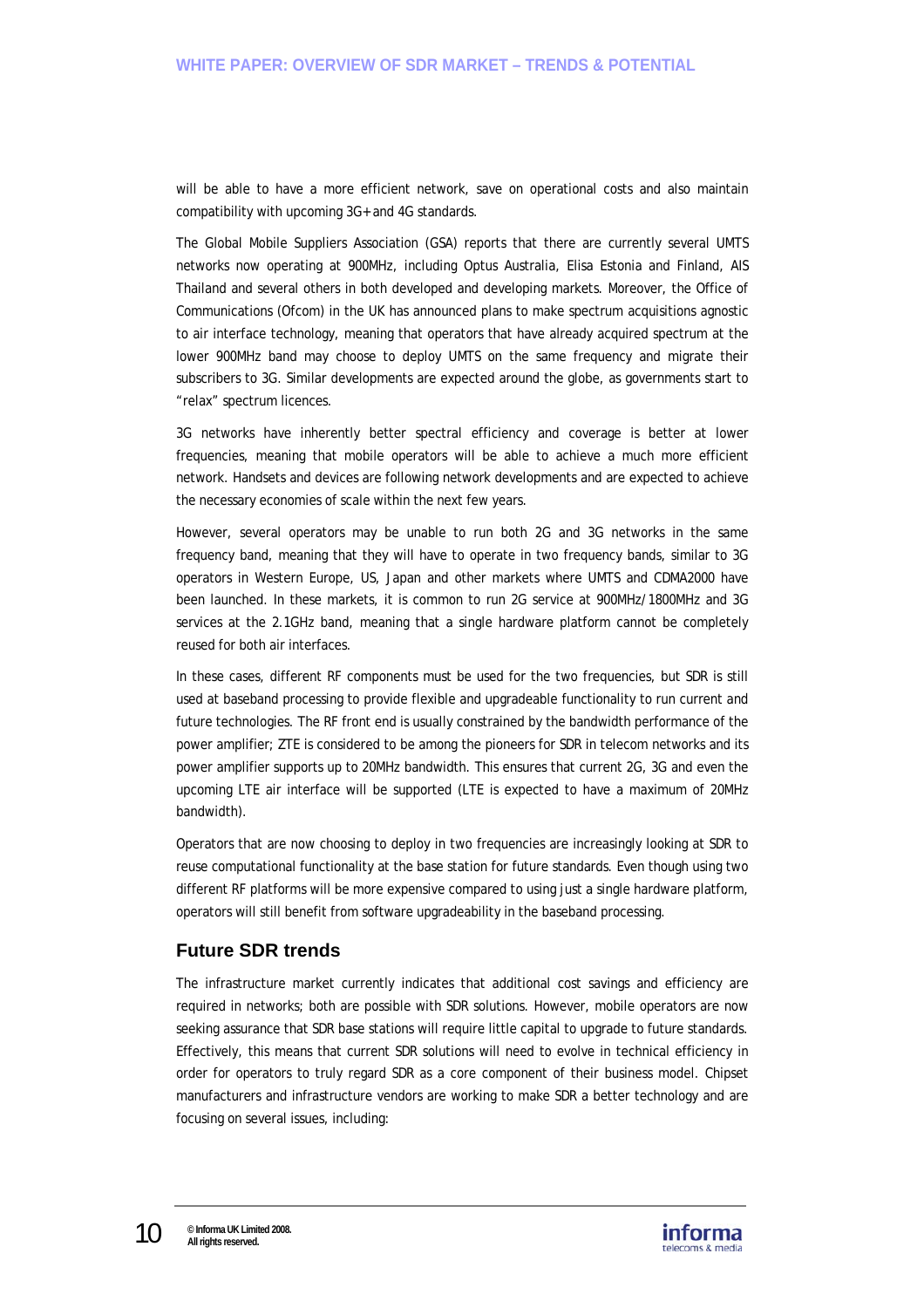- Higher bandwidth power amplifiers (PAs) to allow amplifier reuse for several technologies. Current amplifiers are cost and power efficient up to 20MHz for commercial use, a figure which is far too low to be used for more than one air interface.
- Higher computational power for baseband processing: Future technologies, particularly LTE – will require higher bandwidth, faster data rates and lower latency, meaning that the computational burden on the base station will be several times higher than today's implementations. Chipset vendors are now working on faster DSPs and FPGA chipsets that will allow these. A faster communication bus between these hardware components is also being developed, as the communication between the hardware components is now proving to be the processing bottleneck.
- Baseband processing to take place in RF. This is the ultimate SDR concept, meaning that all aspects of the base station are implemented in software and the power amplifier will be the only component that remains in hardware. This will mean total reconfigurability and upgradeability but is currently not possible for 3G frequencies and certainly not cost efficient. Research organisations have performed this up to 800MHz but are now discovering that there is a critical limit in moving to higher frequencies, due to the unavailability of such high bandwidth RF components and the computational complexity required.

## **Evolution to LTE**

The majority of mobile operators have now declared that they believe LTE will be the technology of choice for the future. As of 3Q 2008, no operators have expressed interest in UMB (evolution of CDMA2000) and there is not a great deal of interest either in the operator community for WiMAX (apart from Sprint and smaller, regional operators that are deploying WiMAX for fixed services).



*Figure 3: Telecommunication network evolution* 

*Source: Informa Telecoms & Media* 

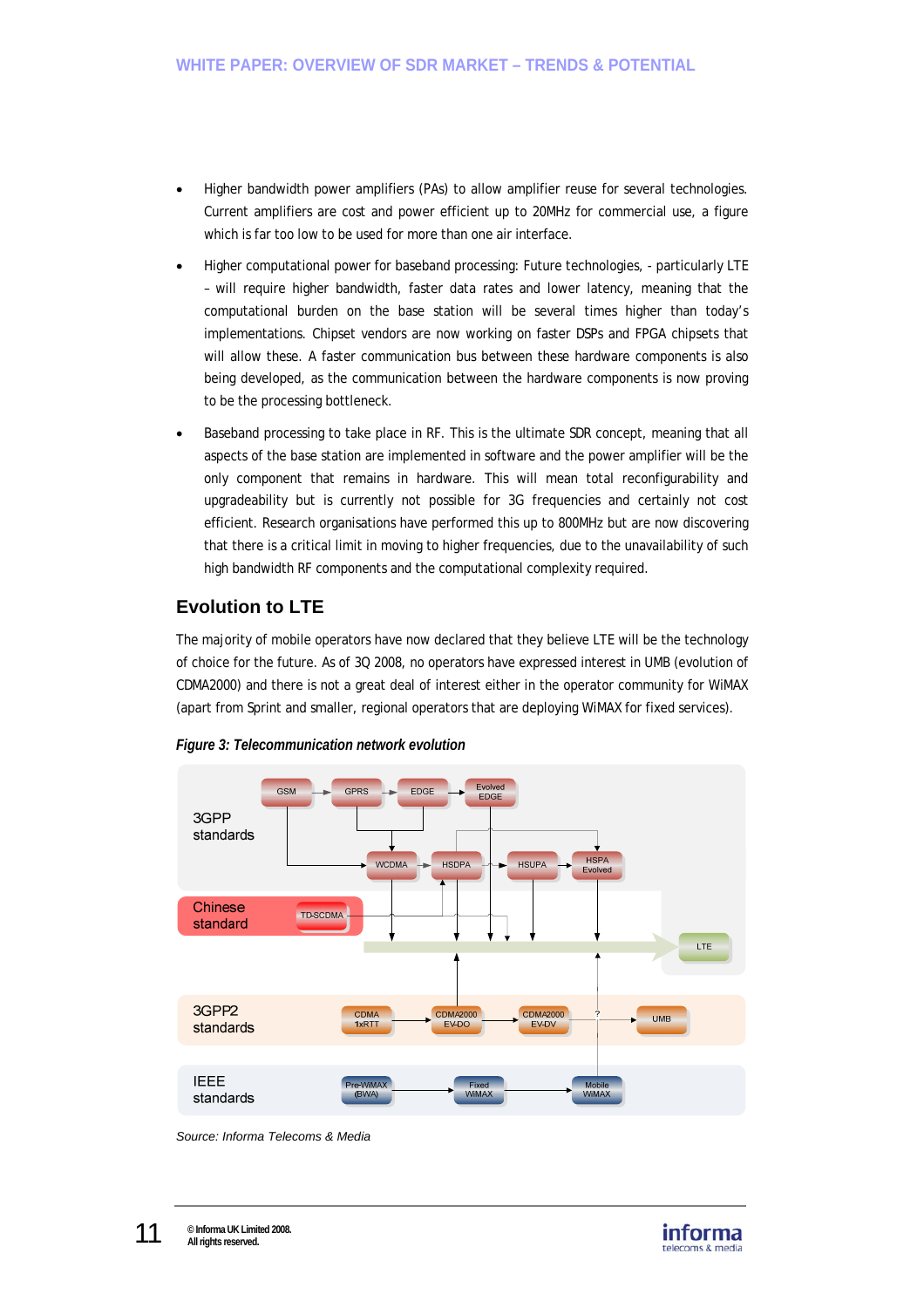The vision for the evolution of HSPA to Evolved HSPA and eventually to LTE is now dominating the market and it is clear that LTE will be the preferred 4G standard. The chart above illustrates air interface evolution and possible paths for network upgrades.

Mobile operators that are upgrading their networks to new technologies or adding further capacity will be aware that current hardware may have to be replaced in order for LTE to be deployed. Although SDR may alleviate some of these concerns, there are still issues to be resolved regarding LTE.

Firstly, mobile operators are not yet clear when LTE will be necessary in the market and secondly, it is unclear which spectrum holdings mobile operators will use to deploy LTE. It is expected that several frequency bands will be used worldwide, including 900MHz, 1800MHz, 2100MHz, 2.6GHz and country specific bands, including the 700MHz band in the United States and other areas where spectrum refarming will take place.

Informa Telecoms & Media expects that 2009 will be integral for operator strategies, and 2010 will see initial networks being rolled out on small scales. SDR is expected to be a major component of mobile operator strategies for LTE, as operators will come to realise that a scalable and efficient hardware platform is necessary to maintain future compatibility, achieve lower TCO and remain competitive when air interfaces are updated.

# SDR value chain

The SDR value chain is characterised by few players, mostly chipset manufacturers and infrastructure vendors. Both are innovating in the evolution of the technology, but vendors usually provide the necessary expertise and manpower to package powerful hardware platforms into upgradeable base stations. The following diagram illustrates the SDR value chain.





*Source: Informa Telecoms & Media* 

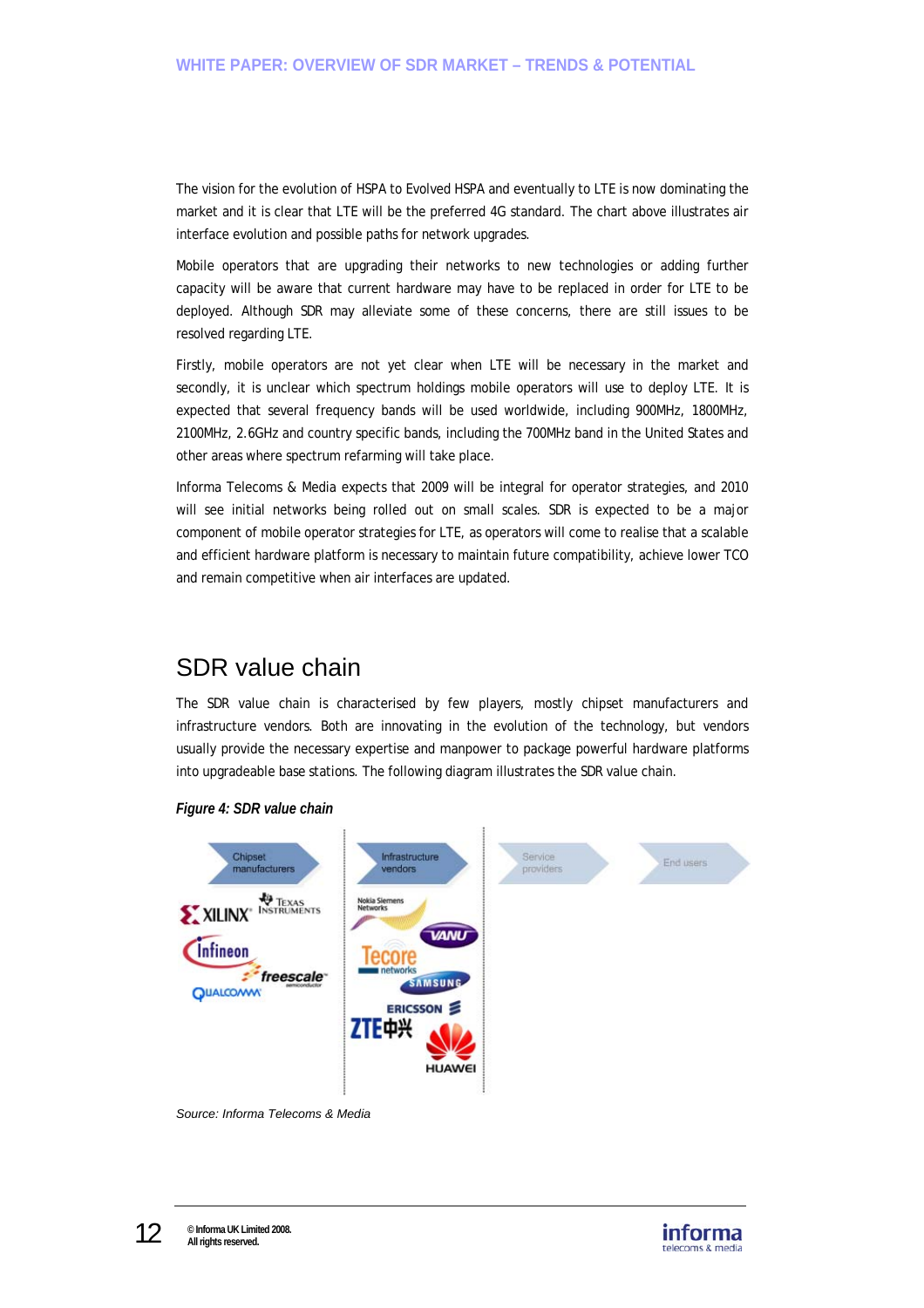Chipset manufacturers are providing faster DSPs and FPGAs that can run current and future algorithms. DSPs are usually used to calculate specific parameters which are fed through to FPGAs that actually run the algorithms. The latter are actually considered the most powerful computational platforms in 3Q 2008 and are expected to remain so in future SDR implementations.

Infrastructure vendors are using these components in a variety of hardware platforms in order to implement their versions of SDR base stations. The baseband processing is the heart of the base station and is usually based on a proprietary, vendor specific implementation that follows the standard dictating the air interface. Several Tier-1 vendors have started offering SDR base stations, including ZTE, Huawei and NSN.

# Infrastructure Vendors

The majority of infrastructure vendors have included reconfigurable base stations in their product lines, and are currently (during 3Q 2008) promoting their cost savings capabilities, more efficient operation of the network, environmental friendliness and future upgradeability. The following table illustrates base station offerings by the top five infrastructure vendors that include some form of reconfigurability.

| <b>Vendor</b>   | <b>Product</b>                              | <b>Details</b>                                                                                                                         |
|-----------------|---------------------------------------------|----------------------------------------------------------------------------------------------------------------------------------------|
| <b>ZTE</b>      | ZXSDR 8200,<br>8800.<br>8840, 8860 and 8900 | MicroTCA platform<br>Simultaneous GSM/UMTS<br>Software upgradeable to LTE<br>CDMA and WiMAX in future upgrades                         |
| Huawei          | 4 <sup>th</sup> generation BTS              | GSM/UMTS dual mode operation<br>Also supports HSPA/LTE                                                                                 |
| <b>Ericsson</b> | <b>RBS6000</b>                              | Supports GSM, UMTS, HSPA, LTE<br>Available end-2008<br>Modular approach for upgrades                                                   |
| <b>NSN</b>      | <b>Flexi BTS</b>                            | Supports GSM, UMTS, HSPA, LTE<br>Also supports NSN's iHSPA<br>Can operate LTE and WiMAX simult.<br>LTE software upgrade available 2009 |

*Table 3: Major infrastructure vendor SDR products* 

*Source: ZTE, Huawei, Ericsson, NSN* 

ZTE was one of the first vendors to launch a SDR base station that can be upgraded to LTE through a baseband add-on and a software upgrade. Several other vendors have followed and are now launching – or have already launched – SDR base stations. The form of SDR implementation in base stations varies and each vendor may have chosen a different level of commitment for